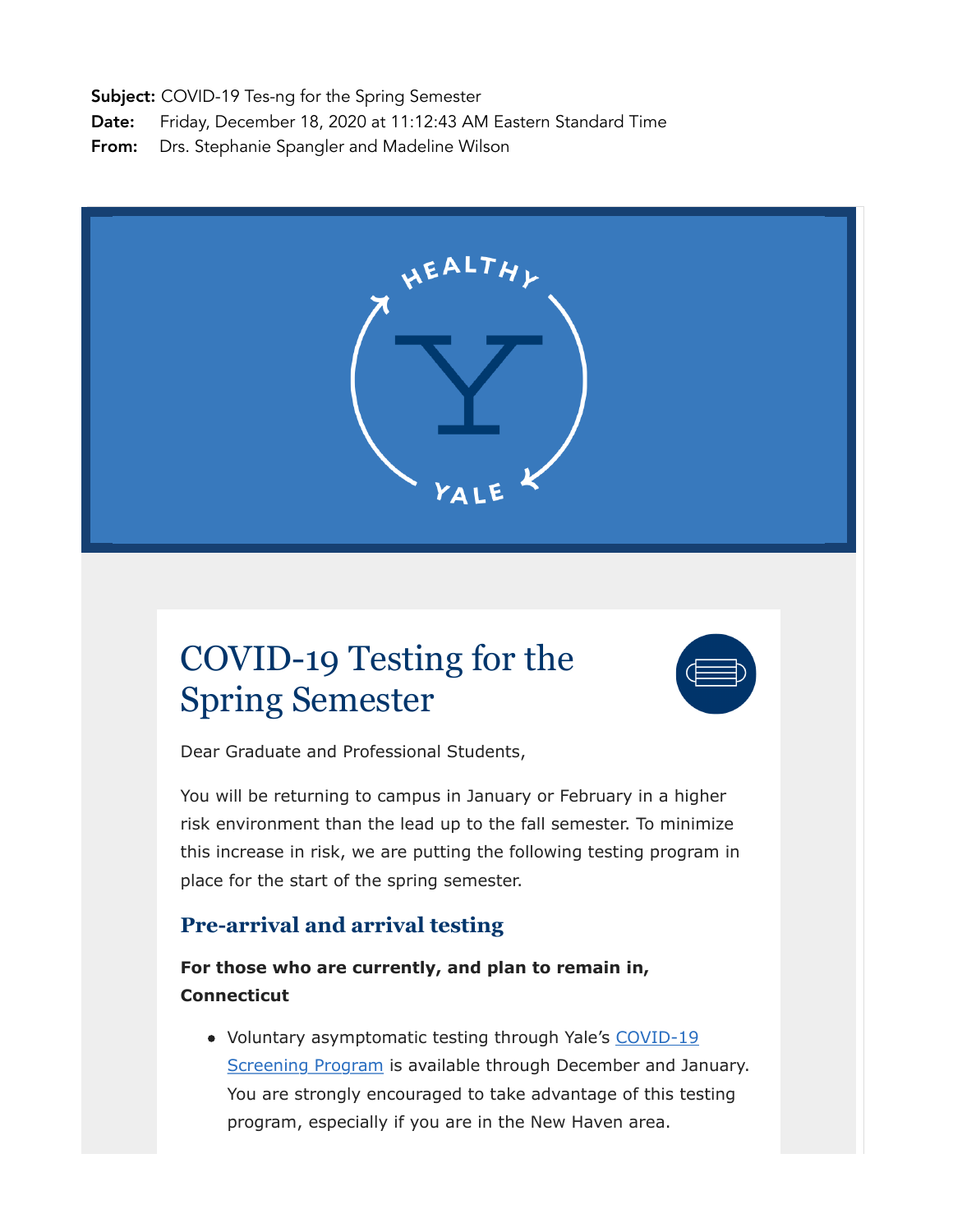**A test is required for all students within one week of the start date of your academic program**. You must quarantine until receiving a negative result on this arrival test. You must complete testing prior to any in-person on-campus classes or activities.

## **For those who will be returning to Connecticut from out of state before the start of the spring term**

- Testing PRIOR to travel back to Connecticut is strongly recommended. Testing should take place in a timeframe that will allow the return of test results PRIOR to travel. Do not travel if your test is positive, but isolate for 10 days prior to return to New Haven.
	- o Pre-arrival testing done outside of the Yale COVID 19 Screening Program will be reimbursed at up to \$120 per test. If you submit your receipt to Yale, you should [complete this form](https://yale.box.com/public/static/1c2fj93s5x0ex5aao682ti5ip4wg9fs1.pdf) and return it by mail or send it electronically to yhclaims@yale.edu to receive your reimbursement.
- **Test immediately on return to New Haven** and quarantine in your home location until you have had TWO negative tests: the on-arrival test and a second test no sooner than 4 days after the first test.
	- Health professional students (Medicine, PA, Nursing) only: you may return to activities after 1st negative and follow up with a second test in 5-7 days.

## **Ongoing testing requirements after return to Yale**

- Residents of Helen Hadley Hall and Harkness Hall will continue the required twice weekly testing that was in place in the fall semester.
- Residents of other on-campus graduate and professional school dormitories including Baker Hall, 254 Prospect, 276 Prospect, and 272 Elm, will have a new weekly testing requirement starting the week of January 11.
- Yale School of Nursing students will continue/resume their once